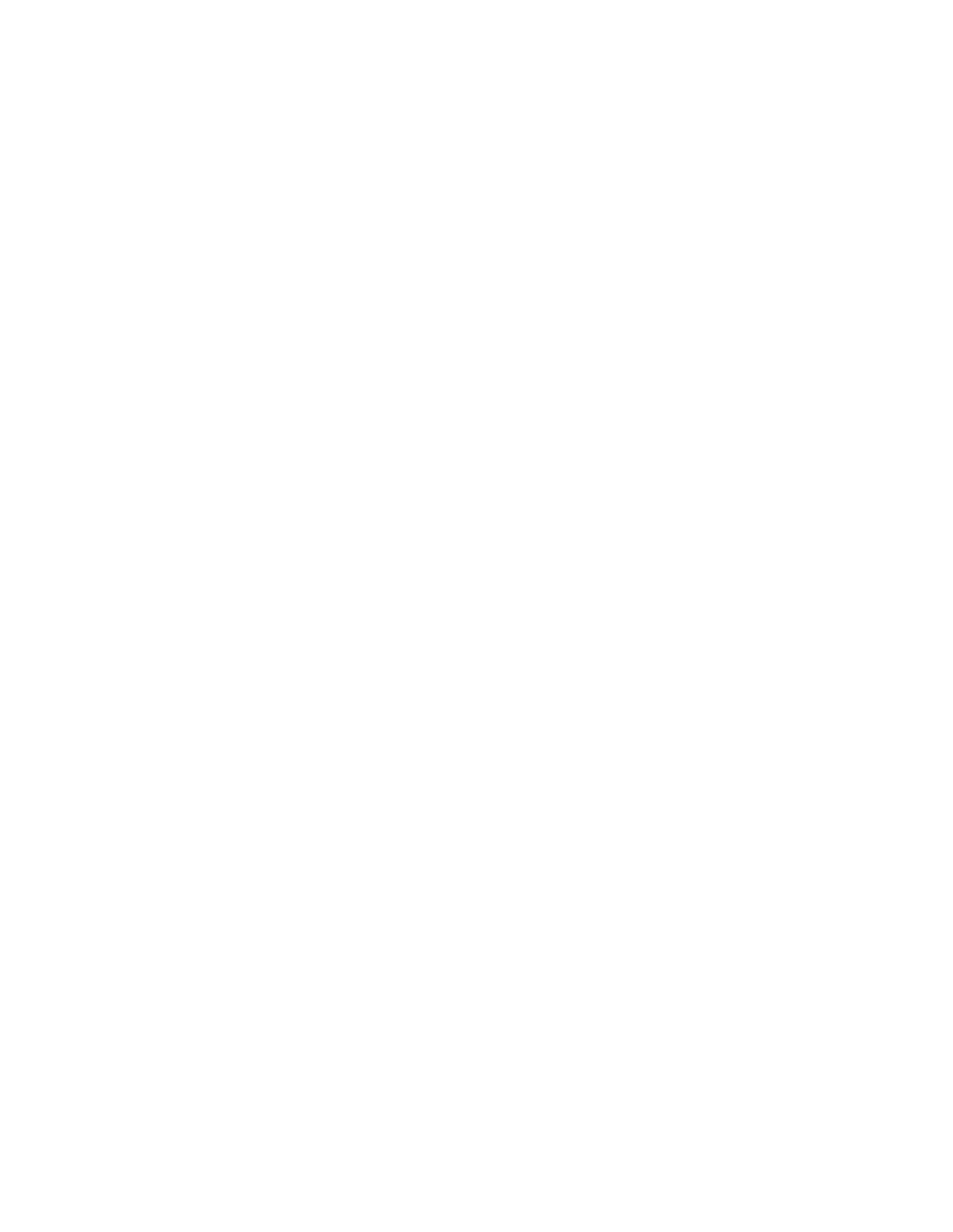#### **Group Insurance Plans**

FPPA provides group plans for retirees and their family members. Most group insurance plans have an open enrollment period of November 1 – December 31. The Medicare open enrollment usually runs from October 15 – December 7 for coverage that begins January 1st. FPPA does not have an actual open enrollment period, but if you have had a qualifying event (such as termination of employment) and no longer have coverage, you may explore the options that FPPA has to offer. Retirees may enroll at any time in one of FPPA's plans.

#### **Health Insurance Options for Medicare Eligible Members**

## *UnitedHeathcare Medicare Advantage Plan (Medicare Complete HMO)*

This is a group plan sponsored by FPPA and is a comprehensive enhanced Medicare plan, insured by UnitedHealthcare Insurance Company. Through this plan, care is provided by UnitedHeathcare In-network Primary Care Physicians who arrange for specialists if needed. All medical care costs, including co-payments, are coordinated through the UnitedHealthcare benefits program.

#### *Contact*

A FPPA Payroll Specialist at (303) 770-3772 in the Denver metro area or (800) 332-3772 toll free nationwide for information and/or to enroll.

#### *Member Eligibility*

The FPPA retiree, their spouse or survivor, age 65 or older who qualify for Medicare Part A & Part B. Coverage for this plan is available only for Colorado residents.

#### *Premium Payments*

A deduction from your pension check is required to participate in the program.

*Please note: In order to participate in the plan, a pension payment from FPPA must be large enough to cover the entire premium.*

#### *Humana Medicare Advantage Plan (PPO)*

The Humana Medicare Advantage Plan provides coverage for office visits, inpatient treatment, preventive care, prescription drugs, and emergency treatment worldwide. Additional services include Silver Sneakers or Silver & Fit depending on where you reside.

#### *Contact*

Humana at (866) 396-8810 (TTY: 711) for information and/or to enroll and let the representative know you are with the Fire & Police Pension Association of Colorado.

#### *Member Eligibility*

The FPPA retiree, their spouse or survivor, age 65 or older who qualify for Medicare Part A & Part B and reside in the Humana Service area.

#### *Premium Payments*

A deduction from your pension check is required to participate in the program.

*Please note: In order to participate in the plan, a pension payment from FPPA must be large enough to cover the entire premium.*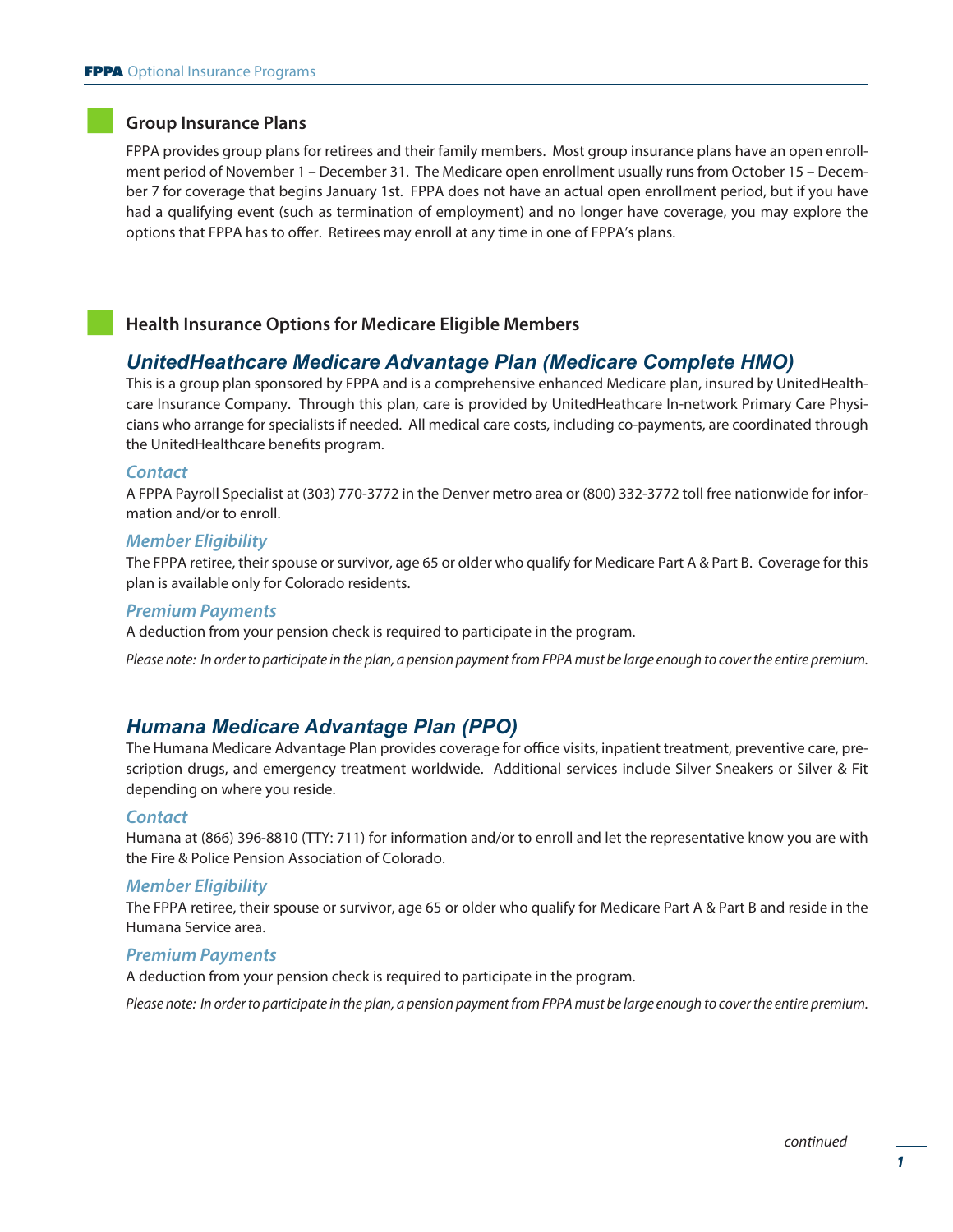# *AARP Medicare Supplement Plan*

The AARP Medicare Supplement Insurance Plans, insured by UnitedHealthcare Insurance Company, are issued on an individual basis and may require the completion of a health questionnaire to determine eligibility and/or rates.

#### *Contact*

HUB International at (888) 795-0300 for information and/or to enroll. When speaking with a HUB International representative, request to be enrolled in the Fire & Police Pension Association's Medicare Supplement Plan Group #941.

#### *Member Eligibility*

The FPPA retiree, their spouse or survivor, age 65 or older who qualify for Medicare Part A & Part B.

#### *Premium Payments*

A deduction from your pension check is required to participate in the program.

*Please note: In order to participate in the plan, a pension payment from FPPA must be large enough to cover the entire premium.*

# **Prescription Coverage**

# *For Medicare Eligible Members*

#### *AARP MedicareRx Plans*

The AARP MedicareRx Plans, insured by UnitedHealthcare Insurance Company, are Medicare prescription drug plans.

#### *Contact*

HUB International at (888) 795-0300 for information and/or to enroll. When speaking with a HUB International representative, request to be enrolled in the Fire & Police Pension Association's Medicare RX Plan Group #472.

#### *Member Eligibility*

The FPPA retiree, their spouse or survivor, age 65 or older who qualify for Medicare Part A & Part B.

#### *Premium Payments*

A deduction from your pension check is required to participate in the program.

*Please note: In order to participate in the plan, a pension payment from FPPA must be large enough to cover the entire premium.*

# *For all FPPA Active Members, Retirees, Survivors and their Families.*

#### *HealthTrans Prescription Discount Card*

This FREE discount prescription drug card provides discounts on prescription drugs at more than 58,000 participating pharmacies. Saving 10% - 85% immediately on the cost of both brand-name and generic drugs.

#### *Go To*

FPPAco.org. Click on Currently Receiving Benefits, then Retiree Insurance. Find the link for HUB - The FPPA Contract Insurance Service Provider website along with the User Name & Password provided to print the free pharmacy discount card, access the Pharmacy Locator and utilize the Medication Pricing Tool.

- No cost to sign up
- No obligations
- No limits on number of prescriptions
- Can be used by family and friends.

*This is NOT insurance. It is a discount prescription drug program.*

#### *Member Eligibility*

This prescription discount card through HealthTrans is available to all FPPA active members, retirees, survivors and their families.

#### *Premium Payments*

There is no cost for this program.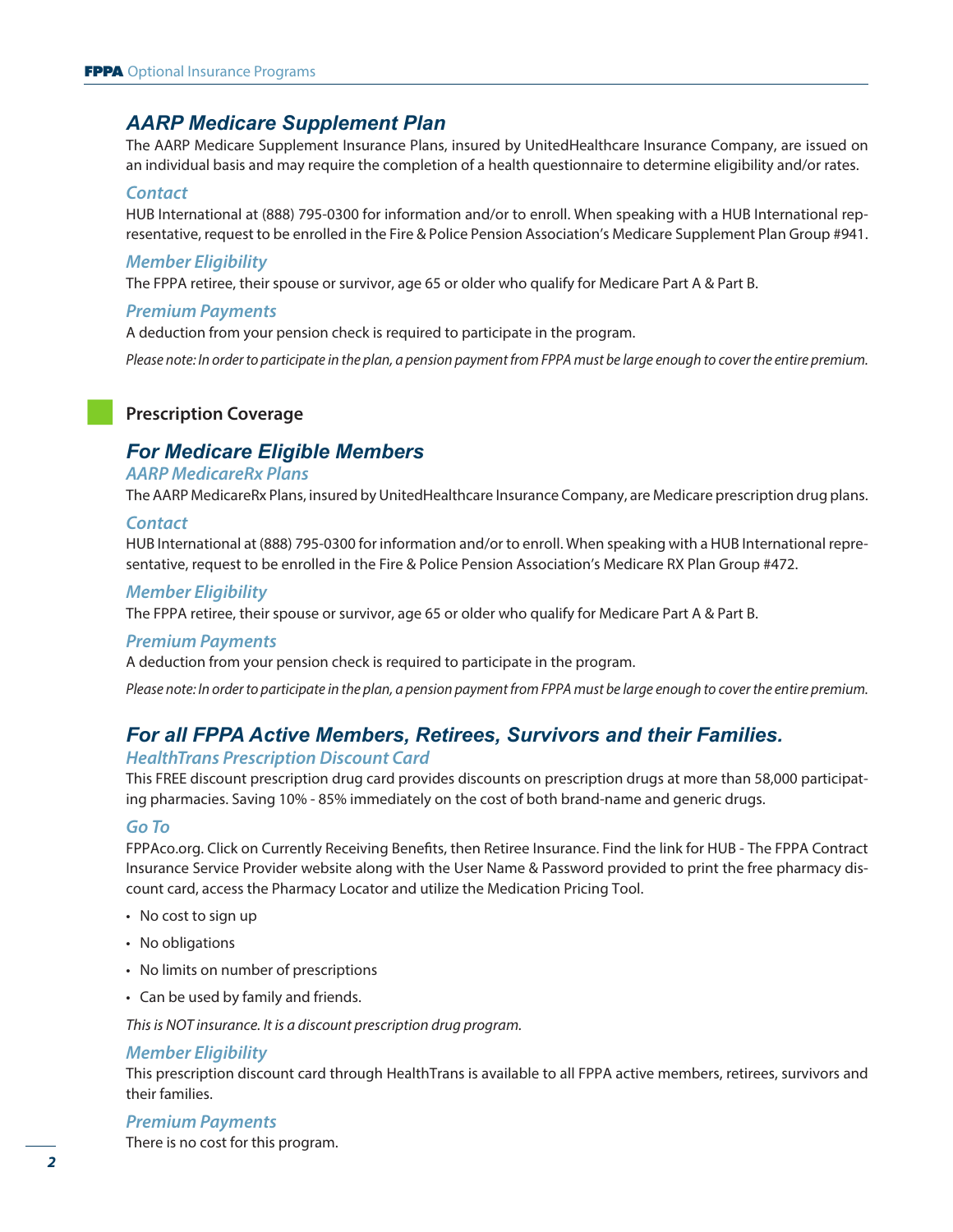## **Dental Insurance**

#### *Delta Dental Insurance*

Retirees may choose to participate in a Delta Dental of Colorado Retiree Dental Plan.

This plan offers high, medium and low options; has a large nationwide network of dentists and allows for out of network dentists. Preventative, basic and major services are covered at various benefit levels, annual maximums, and deductibles.

#### *Contact*

A FPPA Payroll Specialist at (303) 770-3772 in the Denver metro area or (800) 332-3772 toll free nationwide for information and/or to enroll.

#### *Member Eligibility*

The FPPA retiree, their spouse and/or dependents to age 26. Survivors not previously covered under this plan are also eligible to enroll. However, proof of prior coverage is required. If the survivor was not covered under any dental plan prior to enrolling, there will be a 24 month waiting period on major services.

Waiting periods will not apply for retirees who enroll within 60 days of retirement.

#### *Premium Payments*

A deduction from your pension check is required to participate in the program.

*Please note: In order to participate in the plan, a pension payment from FPPA must be large enough to cover the entire premium.*

#### **Vision Insurance**

#### *VSP and EyeMed Vision Insurance*

FPPA currently offers two different vision programs, Vision Service Plan (VSP) and EyeMed Vision Plan. You may enroll in these programs at any time. Both VSP and EyeMed have an extensive list of participating doctors from which to choose. VSP also now offers savings for plan members on TruHearing® hearing aids. Be sure to check vsp.truhearing.com for additional information on this benefit.

#### *Contact*

A FPPA Payroll Specialist at (303) 770-3772 in the Denver metro area or (800) 332-3772 toll free nationwide for information and/or to enroll.

#### *Member Eligibility*

An FPPA retiree, their spouse and/or dependants to age 26, or a survivor.

#### *Premium Payments*

A deduction from your pension check is required to participate in the program.

*Please note: In order to participate in the plan, a pension payment from FPPA must be large enough to cover the entire premium.*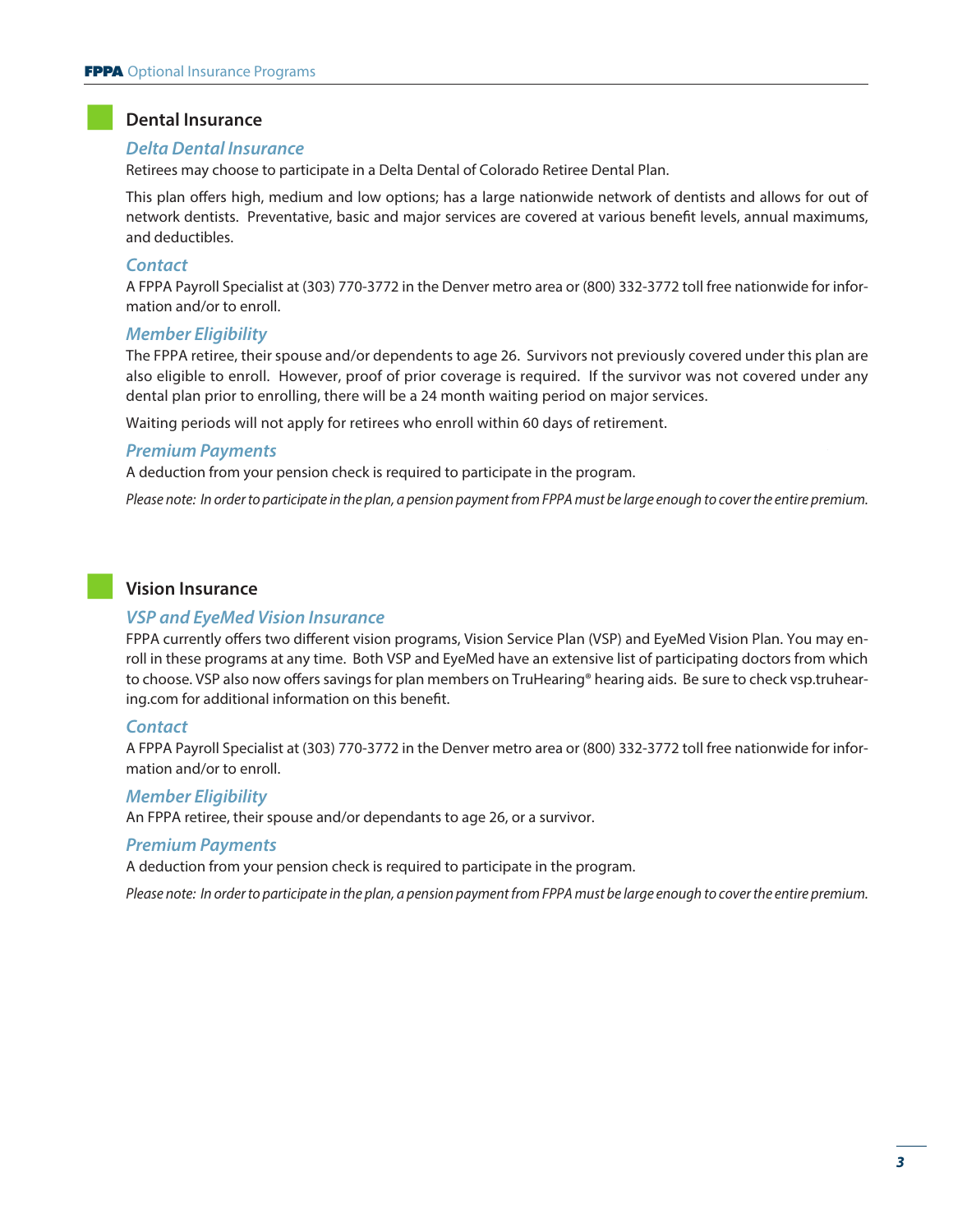# **Other Resources Available**

#### *HUB International*

Finding health insurance when not Medicare eligible can be difficult and plans offered may be expensive. FPPA has made arrangements with HUB International Insurance Services, a local insurance brokerage firm, who can assist you with your insurance needs. Since each company has differing policies, it is helpful to use a consultant that knows the industry and can shop the market on your behalf. A HUB International individual health representative will contact multiple insurance companies. This shopping service may be used to find many types of insurance plans.

- Health insurance
- Life insurance
- Long-Term Care insurance
- Supplemental plans
	- Cancer insurance
	- Intensive care insurance
	- Accident/Sickness/Short-Term Disability insurance

When you contact HUB International, please identify yourself as a member of FPPA. Please note that all premiums for an individual insurance plan that you have enrolled in through HUB International will need to be paid directly to the insurance carrier by you. No premiums can be withheld from your pension check for these plans.

#### *HUB Internal Contact Information*

The various benefits described in this brochure have been arranged for FPPA members through HUB International. When you contact HUB International please identify yourself as a member of FPPA. You will then be directed to someone who is familiar with our programs.

#### *Phone*

HUB International at (303) 893-0300 in the Denver metro area or (888) 795-0300 nationwide for information and advice. They can also assist you with the application process.

#### *Internet*

Or visit FPPAco.org. Click on Currently Receiving Benefits, then Retiree Insurance. Find the link for HUB - The FPPA Contract Insurance Service Provider website along with the User Name & Password provided to be directed to the HUB International web page designed specifically for FPPA.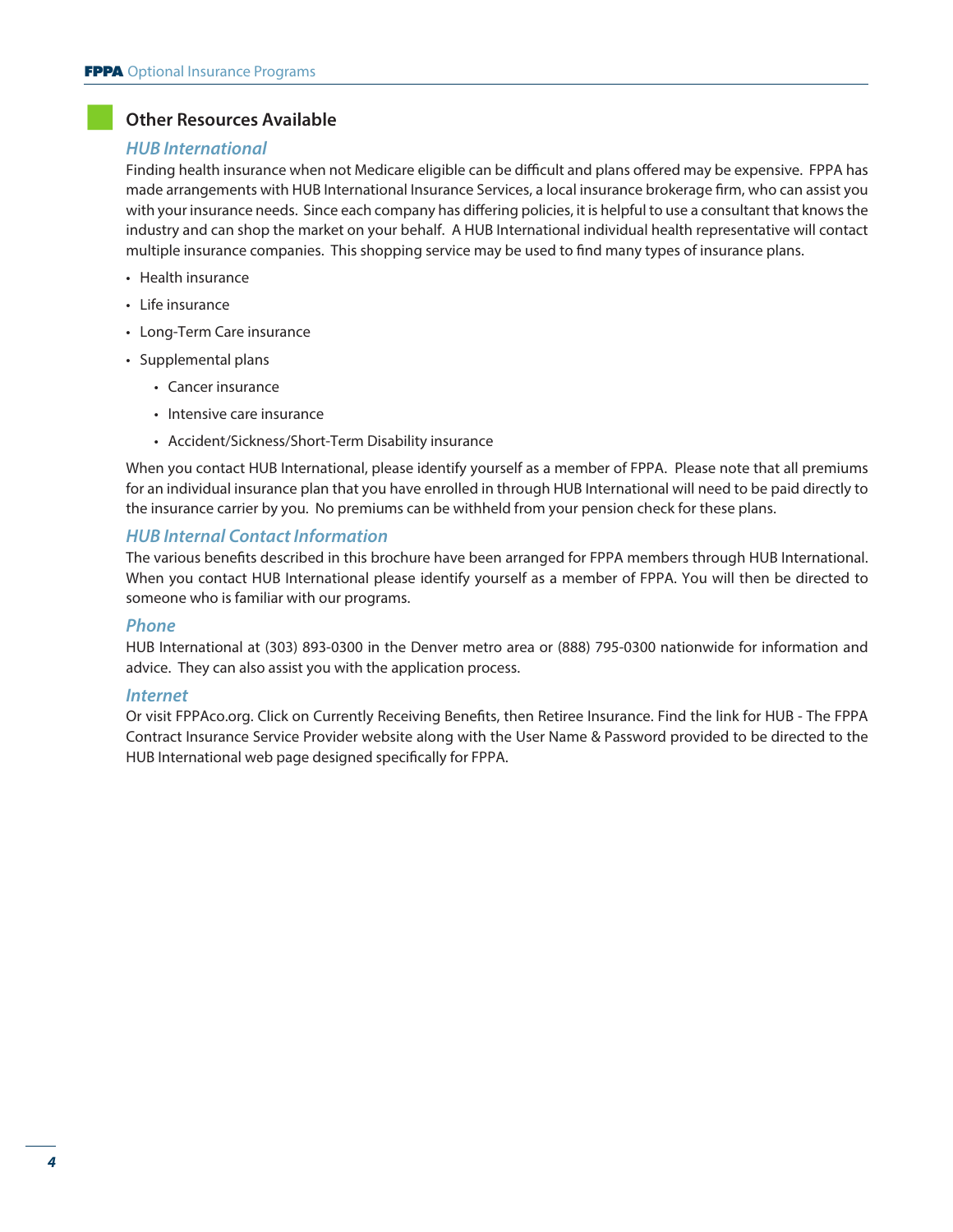# **Connect for Health Colorado**

Connect for Health Colorado is a new non-profit entity established by a state law, Senate Bill 11-200, that was passed in 2011. Opened in October 2013, Connect for Health Colorado is a health insurance marketplace created to help individuals, families and small employers across Colorado purchase health insurance and apply for new federal financial assistance to reduce costs. This online marketplace includes a customer support network of Customer Service Center Representatives, Health Coverage Guides and licensed agents/brokers to help Coloradans find the best health plan for their needs. It is the only place where Coloradans can apply for advance premium tax credits and cost-sharing reductions to help pay for commercial insurance coverage. The mission of Connect for Health Colorado is to increase access, affordability, and choice for those purchasing health insurance in Colorado.

# *Through Connect for Health Colorado you may:*

- Window shop to get a sense of health plan benefits and prices.
- Get a quick estimate of how much financial assistance, based on your income, you could be eligible to use to reduce the cost of health insurance.
- Shop and enroll in health plans without financial assistance.
- Fill out the full online application for financial assistance and use those benefits right away to purchase health insurance.
- Call, text, or sit down with a trained representative for help.

#### *Log On*

www.ConnectforHealthCO.com for more information.